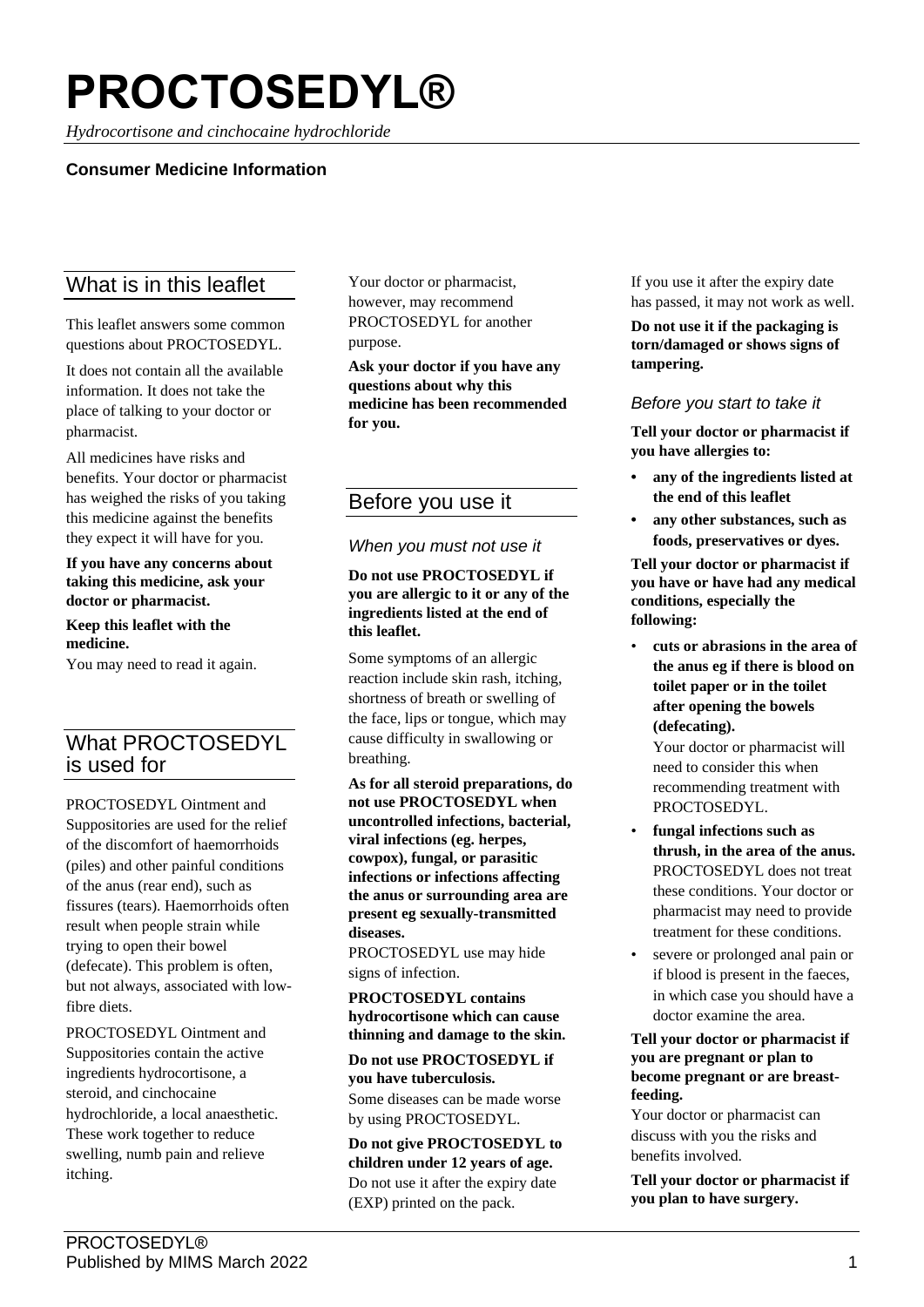**If you have not told your doctor or pharmacist about any of the above, tell them before you use PROCTOSEDYL.**

#### *Taking other medicines*

**Tell your doctor or pharmacist if you are taking any other medicines, including any that you get without a prescription from your pharmacy, supermarket or health food shop.**

These medicines may be affected by PROCTOSEDYL, or may affect how well it works. You may need to use different amounts of your medicine, or take different medicines. Your doctor or pharmacist will advise you.

## How to use it

#### *How much to use*

The standard dose for this medicine is up to three times a day (eg after your morning bowel motion, noon and evening) or as your doctor or pharmacist tells you.

Your doctor may have prescribed a different dose.

#### **Ask your doctor or pharmacist if you are unsure of the correct dose for you.**

They will tell you exactly how much to use.

#### **Follow the instructions they give you.**

If you use the wrong dose, PROCTOSEDYL may not work as well and your problem may not improve.

#### *How to use it*

**For best results, first go to the toilet and empty your bowels. Do not strain. Wash and dry the anal area.**

**Before and after use, wash your hands well with soap and water.**

#### **Ointment:**

1. If the affected area is on the surface, use your finger to apply just enough ointment to cover the painful area.

- 2. If you need to apply PROCTOSEDYL Ointment deeper, first screw the plastic nozzle & cap (which are supplied in the carton) tightly on to the tube, removing the cap immediately before use.
- 3. Then gently insert the nozzle all the way into the rectum (back passage) and squeeze the tube from the lower end, while at the same time withdrawing it from the rectum.
- 4. After use, wash the nozzle with warm, soapy water then recap the nozzle.

Note that if the area is very inflamed and painful, it is advisable to initially apply the ointment with a finger, rather than insert the nozzle.

#### **Suppositories:**

- 1. Remove the suppository from its packaging.
- 2. Moisten the suppository by dipping it briefly in cool water.
- 3. Put one foot on the side of the bath or toilet, raising the knee to the chest.
- 4. Insert the suppository gently into the rectum (back passage).
- 5. Try not to go to the toilet for at least one hour to allow the suppository time to work.

PROCTOSEDYL should not be used by children under 12 years of age.

#### *How long to use it*

**If you bought PROCTOSEDYL without a doctor's prescription, you should check with your doctor if you need to use it for more than 7 days.**

**PROCTOSEDYL should be used three times daily for first week, after morning stool, noon and evening.**

**If you use it for longer than 7 days, then you may be able to reduce the number of times you have to use it each day.**

**During your second week of use, you may be able to use PROCTOSEDYL twice a day after morning stool and evening, and then once daily in your third week of use after morning stool.**

**Unless your doctor advises differently, you should not use PROCTOSEDYL continuously for longer than three weeks.**

**Ask your doctor or pharmacist if you are not sure how long to use the medicine for.**

#### *If you use too much (overdose)*

**Immediately telephone your doctor, or the Poisons Information Centre (telephone Australia 13 11 26 or New Zealand 0800 POISON or 0800 764766), or go to Accident and Emergency at your nearest hospital, if you think you or anyone else may have used too much PROCTOSEDYL.**

**Do this even if there are no signs of discomfort or poisoning.** You may need urgent medical attention.

# While you are using it

## *Things you must do*

Tell your doctor or pharmacist if the use of PROCTOSEDYL causes increased discomfort or a rash around the anus.

**If you find that your condition persists despite using PROCTOSEDYL, seek advice from your doctor or pharmacist.**

**Tell all the doctors, dentists and pharmacists who are treating you that you are using PROCTOSEDYL.**

**If you are about to be started on any new medicine, tell your doctor and pharmacist that you are using PROCTOSEDYL.**

**If you plan to have surgery that needs a general anaesthetic, tell your doctor or dentist that you are using this medicine.**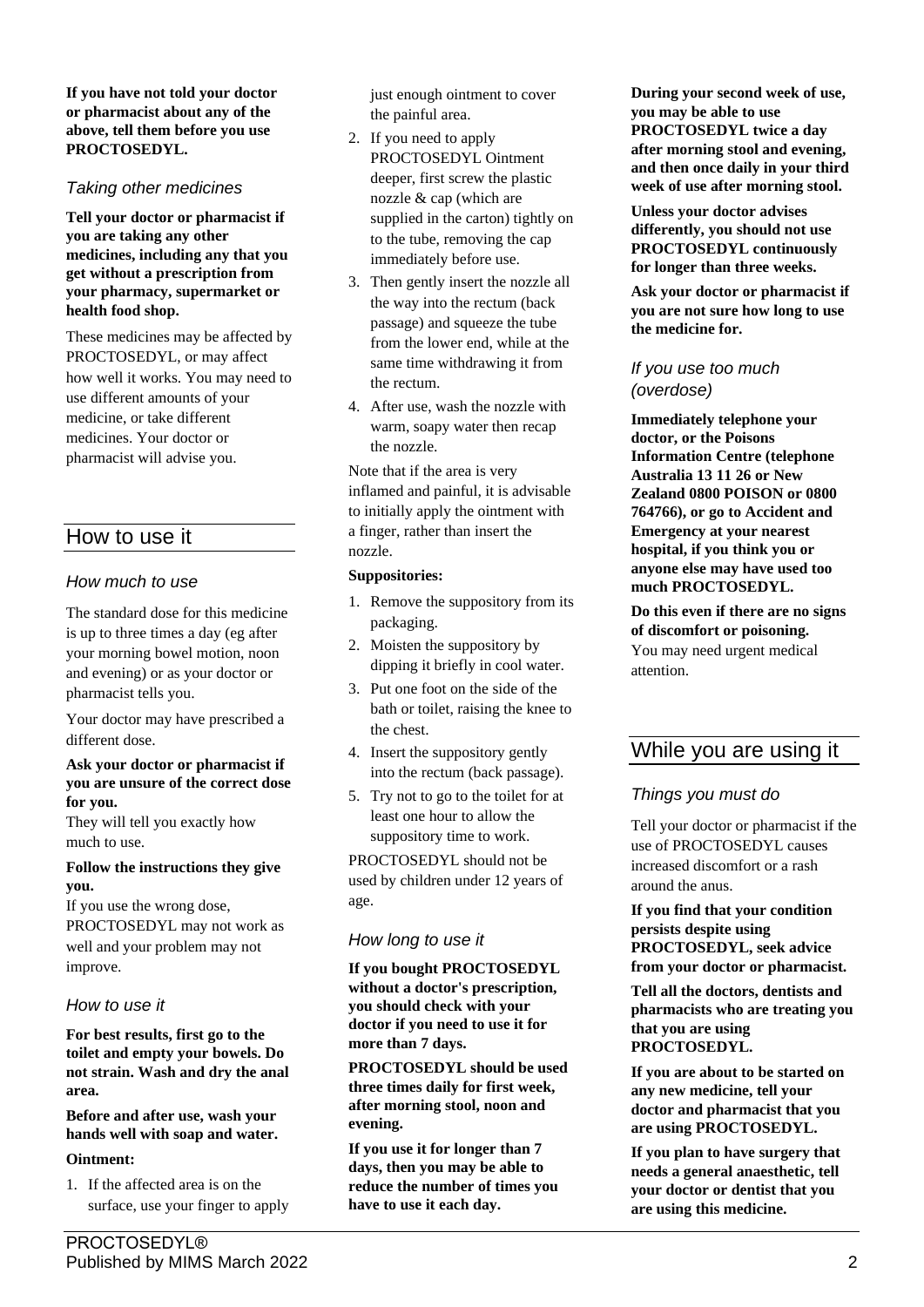### *Things you must not do*

**Do not use more than the recommended dose unless your doctor or pharmacist tells you to.**

**Do not give this medicine to anyone else, even if they have the same condition as you.**

**Do not use this medicine to treat any other complaints unless your doctor or pharmacist tells you to.**

#### *Things to be careful of*

It is not known if PROCTOSEDYL adversely affects latex rubber condoms. Thus it is recommended that you avoid contact between latex rubber condoms and PROCTOSEDYL.

## *Things that may help your condition*

Some self-help measures suggested below may help your condition.

#### **Talk to your doctor or pharmacist about them.**

- **Do not strain while trying to open your bowels.** Straining may aggravate haemorrhoids.
- **Increasing the amount of fibre in the diet may reduce your chance of getting haemorrhoids.**

This can be achieved by eating more fruit, salads, vegetables and cereals containing bran. It may also be helpful to drink plenty of non-alcoholic fluids and exercise regularly.

# Side effects

All medicines have some unwanted side effects. Sometimes they are serious, but most of the time they are not. Your doctor or pharmacist has weighed the risks of using this medicine against the benefits they expect it will have for you.

#### **Do not be alarmed by this list of possible side effects.**

You may not experience any of them.

#### **Tell your doctor or pharmacist as soon as possible if you do not feel well while you are using PROCTOSEDYL.**

It helps most people with haemorrhoids, but it may have unwanted side effects in a few people.

#### **Tell your doctor or pharmacist if you notice:**

• an uncomfortable burning sensation in the anal area.

This is a mild side effect of this medicine and usually short-lived.

#### **Tell your doctor if you notice:**

- Change in your eye sight Long term use of this medicine may lead to visual disorders including loss of vision.
- skin rash

#### **Tell your doctor or pharmacist if you notice any of the following signs:**

- lack of appetite
- pain in the stomach
- weight loss
- feeling sick or being sick
- lack of concentration
- a feeling of hunger
- nervousness
- fits

Long term use of Proctosedyl Suppositories could lead to a condition called 'adrenal suppression'. You may need to have urgent medical attention or hospitalisation.'

**If any of the following happen, stop using this medicine and tell your doctor immediately, or go to Accident and Emergency at your nearest hospital:**

**• swelling of the face, lips, mouth or throat, which may cause difficultly in swallowing or breathing.**

These are very serious side effects. If you have them, you may have

had a serious allergic reaction to PROCTOSEDYL. You may need urgent medical attention or hospitalisation.

These side effects are very rare.

**Tell your doctor or pharmacist if you notice anything else that is making you feel unwell.** Other side effects not listed above may occur in some patients.

#### **Do not be alarmed by this list of possible side effects.**

You may not experience any of them.

**Ask your doctor or pharmacist to answer any questions you may have.**

# After using it

**If you have any queries about any aspect of your medicine, or any questions regarding the information in this leaflet, discuss them with your doctor or pharmacist.**

#### *Storage*

**Keep PROCTOSEDYL Ointment in a cool, dry, dark place where the temperature stays below 25°C.**

**Keep PROCTOSEDYL Suppositories at 2°C to 8°C. Refrigerate. Do not freeze.**

**Do not store these medicines in the bathroom, near a sink, or on a window sill.**

**Do not leave these medicines in the car.**

Heat and damp can destroy some medicines.

**Keep it where children cannot reach it.**

#### *Disposal*

**If your doctor or pharmacist tells you to stop using PROCTOSEDYL, or the medicine has passed its expiry date, ask your pharmacist what to do with any that is left over.**